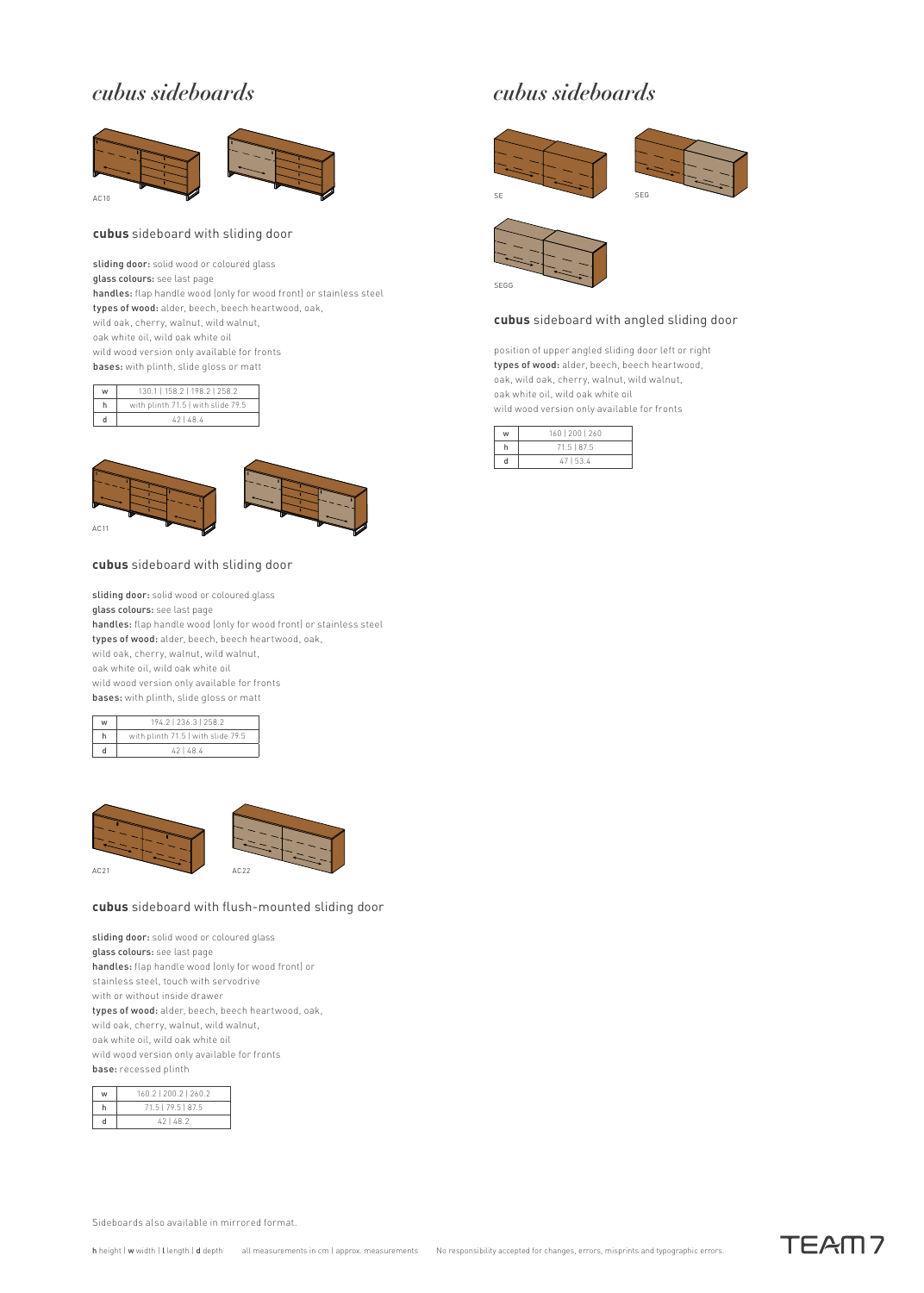## *cubus glass cabinets*



VC10

#### **cubus** glass cabinet 10

front: coloured glass gloss glass colours: see last page handle: flap handle stainless steel types of wood: alder, beech, beech heartwood, oak, cherry, walnut, oak white oil including LED shelf edge lighting wall mounting required







 $VCA3$ 

#### **cubus** glass cabinet 13

top board: solid wood, coloured glass gloss front: coloured glass gloss glass colours: see last page

handles: flap handle stainless steel, touch fitting types of wood: alder, beech, beech heartwood, oak,

cherry, walnut, oak white oil

bases: with plinth, recessed plinth, slide gloss or matt including light profile

wall mounting required

| w | 65               | 130 |  |
|---|------------------|-----|--|
|   | 1355             |     |  |
|   | 35.6   42   48.4 |     |  |



VC14





w 40 50 80 100 h 199.5 d 35.6 | 42 | 48.4

VC16:

#### **cubus** glass cabinet 14 | 15 | 16

top board: solid wood, coloured glass gloss

front: coloured glass gloss glass colours: see last page

handles: flap handle stainless steel, touch fitting

types of wood: alder, beech, beech heartwood, oak,

cherry, walnut, oak white oil

bases: with plinth, recessed plinth, slide gloss or matt

including light profile

wall mounting required

| VC14: |                           |    |    |     |
|-------|---------------------------|----|----|-----|
| w     | 40                        | 50 | ΩN | 100 |
| h     | 151 5<br>35.6   42   48.4 |    |    |     |
|       |                           |    |    |     |

#### VC15 :

| . |      |                  |    |     |
|---|------|------------------|----|-----|
| w | 7. N | 50               | ΩĤ | 100 |
|   | 1835 |                  |    |     |
|   |      | 35.6   42   48.4 |    |     |



VC20

### **cubus** glass cabinet 20

top board: solid wood glass: clear glass, frosted glass or smoked glass handles: flap handle wood or stainless steel, stainless steel knob, touch fitting types of wood: alder, beech, beech heartwood, oak, cherry, walnut, oak white oil including lighting wall mounting required

| RΛ            |
|---------------|
| 151.5   199.5 |
| $35.6$   42   |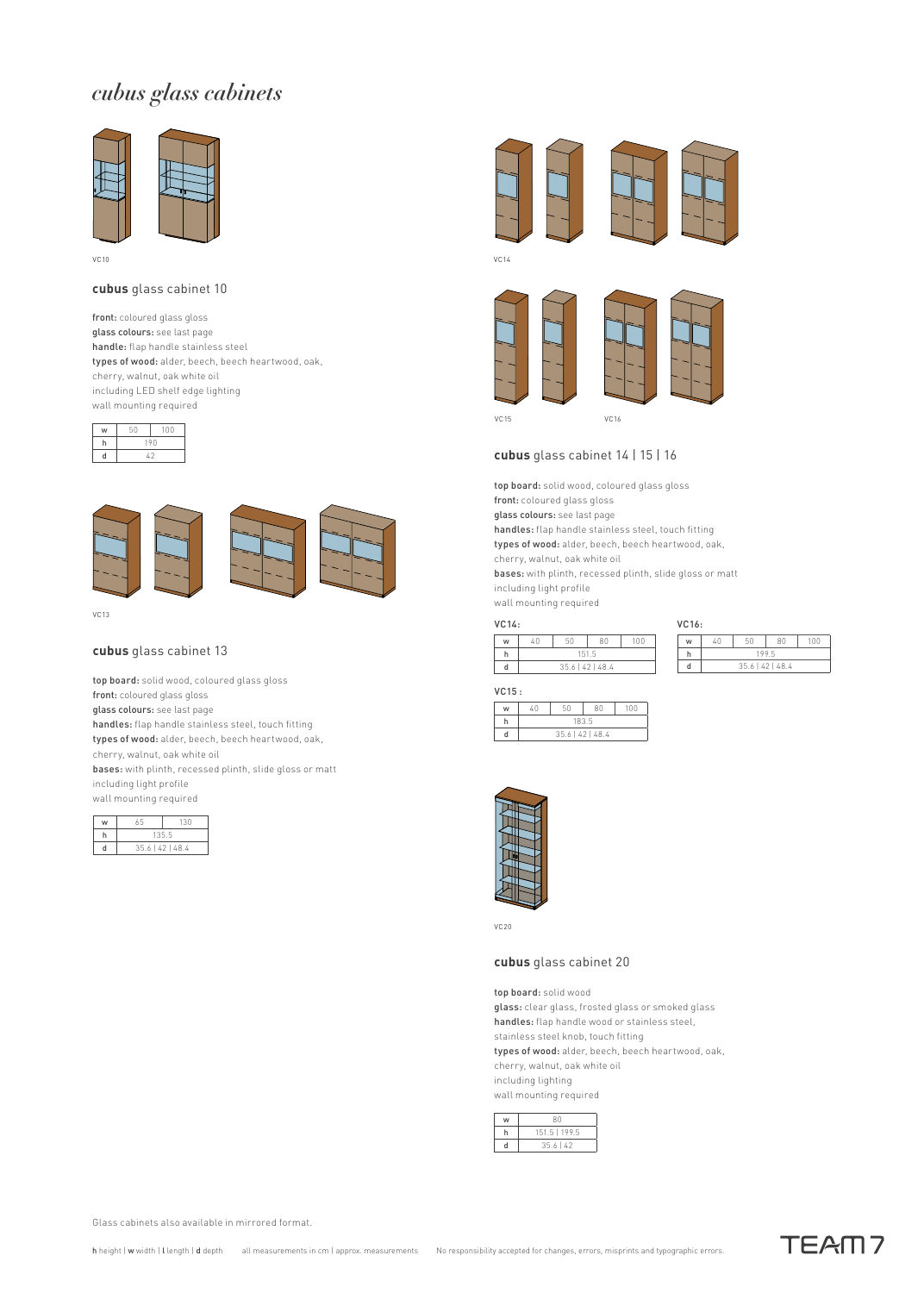## *cubus quadrat glass cabinets*



#### **cubus** glass cabinet 6 | 7

top board: solid wood or coloured glass

front: coloured glass

glass colours: see last page

handles: flap handle stainless steel, touch fitting

types of wood: alder, beech, beech heartwood, oak,

cherry, walnut, oak white oil

bases: with plinth, recessed plinth, slide gloss or matt overall height at top board wood: with plinth 151.5 cm, with slide 159.5 cm overall height at top board glass: with plinth 149.4 cm, with slide 157.4 cm wall mounting required



## *cubus shelf sideboards hanging*



#### **cubus** sideboard with flush-mounted sliding door

front: coloured glass glass colours: see last page handles: flap handle stainless steel, touch fitting types of wood: alder, beech, beech heartwood, oak, cherry, walnut, oak white oil drawer behind sliding door wall mounting required

| 210 |
|-----|
| 04  |
| 17  |
|     |

### *cubus shelf highboards*



HC1 HC2

#### **cubus** shelf highboard

front: coloured glass glass colours: see last page glass types all-glass door: clear glass, smoked glass handles: flap handle stainless steel, touch fitting types of wood: alder, beech, beech heartwood, oak, cherry, walnut, oak white oil

with spotlight behind all-glass door wall mounting required



Sideboards and highboards also available in mirrored format.